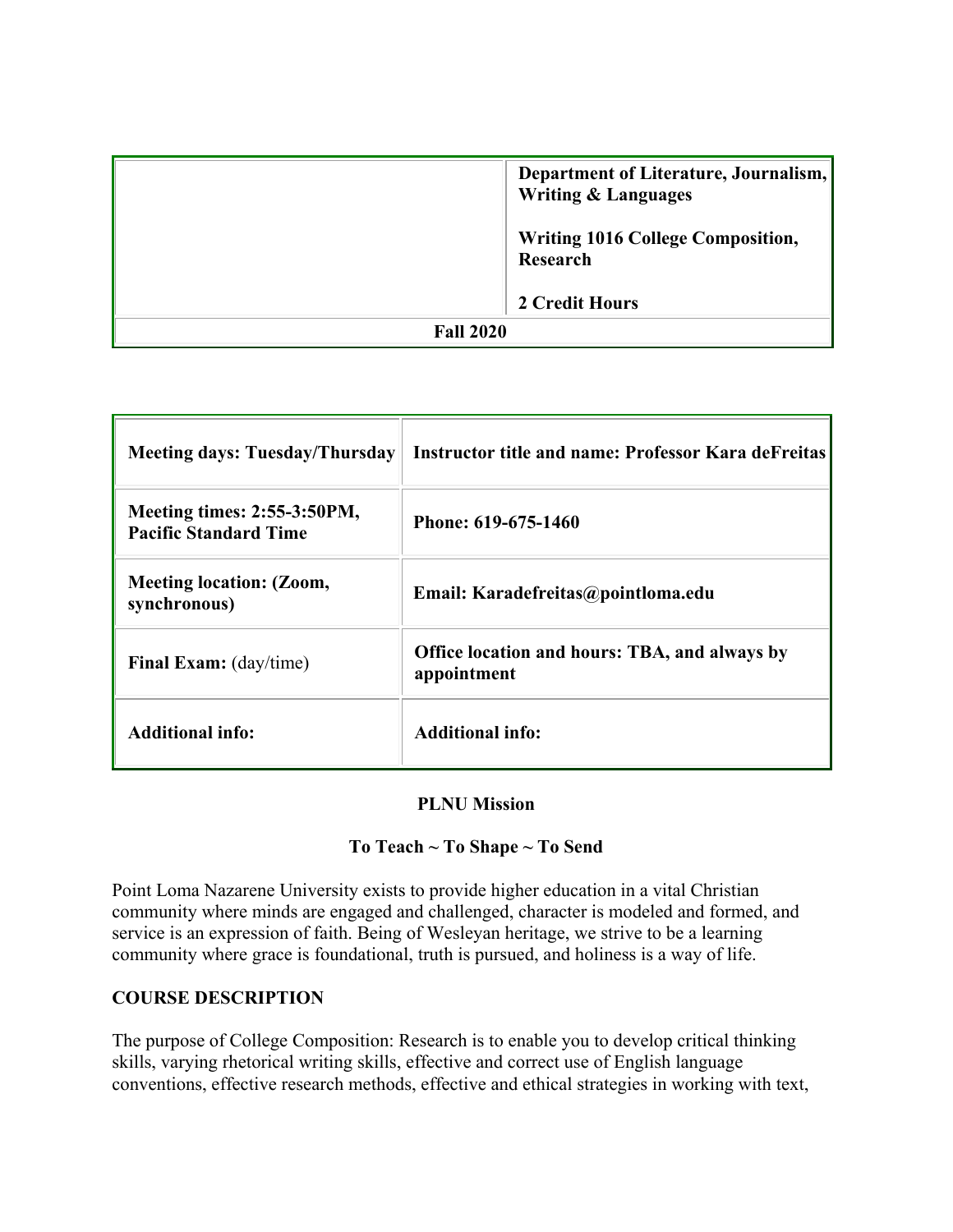and effective skills in communicating written and spoken word essential for successful completion of university-level work.

## **GENERAL EDUCATION COURSES:**

This course is one of the components of the General Education Program at Point Loma Nazarene University, under the category of Developing Cognitive Abilities. By including this course in a common educational experience for undergraduates, the faculty supports the pursuit of personal awareness and skill development, focusing on analytical, communication, and quantitative skills necessary for successful living in modern society.

## **COURSE LEARNING OUTCOMES**

This course focuses on writing as a skill and a process; that is, like learning to ride a bike or play tennis, progress is achieved through practice. Writing improves through practice, time, patience, rewriting, editing, and studying the skills of other writers. As a class, we will study professional writers' work and learn together what is effective and successful about those pieces. Students in this course will practice developing, organizing, editing, and revising various types of skills in critical thinking, active reading and competent writing; and understand the importance of personal and academic competency.

Also: Upon completion of this course, students will be able to:

- 1. Apply the conventions of the English Language and creative skills in various forms of academic writing genres.
- 2. Demonstrate knowledge of the stages of the writing process in academic writing: planning, drafting, organizing, composing, revising and editing.
- 3. Evaluate and utilize rhetorical modes of organization in written compositions: narrative, and argument specifically.
- 4. Demonstrate knowledge of and apply documentation formats to properly cite research in written compositions.
- 5. Critically analyze writing to determine point-of-view, tone, purpose, audience, and theme to enable reflection and response in written compositions.
- 6. Evaluate and examine differing perspectives; evaluate and locate the points of agreement and the strengths and weaknesses of the argument.

## **REQUIRED TEXTS AND RECOMMENDED STUDY RESOURCES**

The St. Martin's Handbook , 8th Edition. Andrea Lunsford.

The Writers Presence. 7th edition. Donald Mcquade and Robert Atwan. Note: This book is only available used; this saves students a lot of money.

## **COURSE CREDIT HOUR INFORMATION**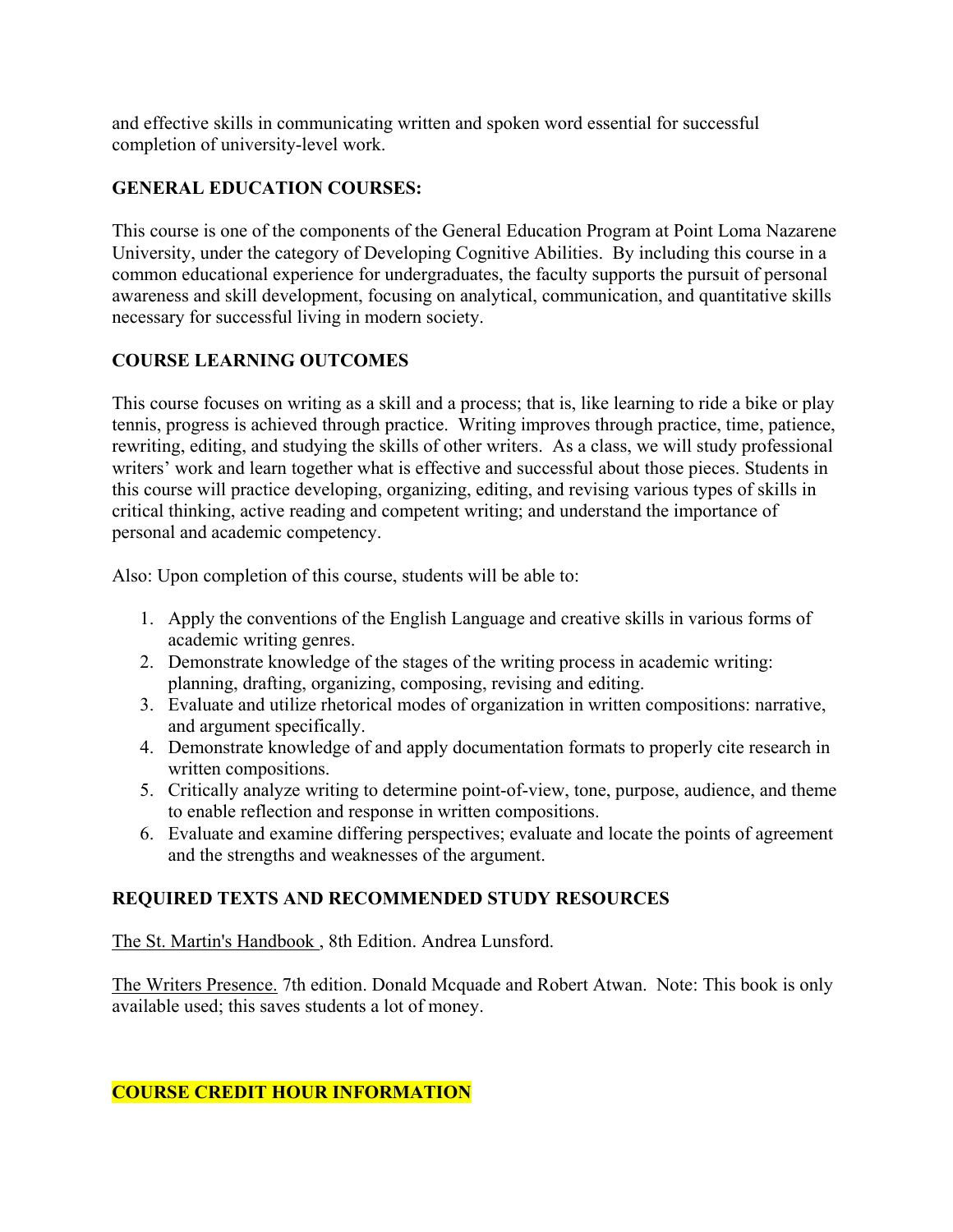| <b>Category</b>                                          | <b>Time Expectation in Hours</b> |  |
|----------------------------------------------------------|----------------------------------|--|
| <b>Online Participation in Discussions, Groups, etc.</b> | 2/wk                             |  |
| <b>Reading Assignments</b>                               | 2/wk                             |  |
| <b>Written Assignments</b>                               | 3/wk                             |  |
| <b>Other Assignments &amp; Learning Activities</b>       | 1/wk                             |  |
| Quizzes, Surveys                                         | 1/wk                             |  |
| <b>Total Hours</b>                                       | $8/\rm wk$                       |  |

#### **ASSESSMENT AND GRADING**

Student grades will be posted in the Canvas grade book no later than midnight on Tuesday of each week beginning in Week Two of this course. It is important to read the comments posted in the grade book as these comments are intended to help students improve their work. Final grades will be posted within one week of the end of the class. Grades will be based on the following:

| <b>Standard Grade Scale Based on Percentages</b> |               |               |               |                |  |
|--------------------------------------------------|---------------|---------------|---------------|----------------|--|
|                                                  |               |               |               |                |  |
| A 93-100                                         | $B+87-89$     | $C+77-79$     | $D+67-69$     | F Less than 59 |  |
| $A - 90 - 92$                                    | B 83-86       | $C$ 73-76     | D $63-66$     |                |  |
|                                                  | $B - 80 - 82$ | $C - 70 - 72$ | $D - 60 - 62$ |                |  |

#### **Grading:**

**In-class Assignments, Homework and Participation:** 20% **Essays:** 20% **Research Paper**: 60%

**Note: There are no "make-up" quizzes given, neither will late essays or homework be accepted baring a serious and proven emergency.**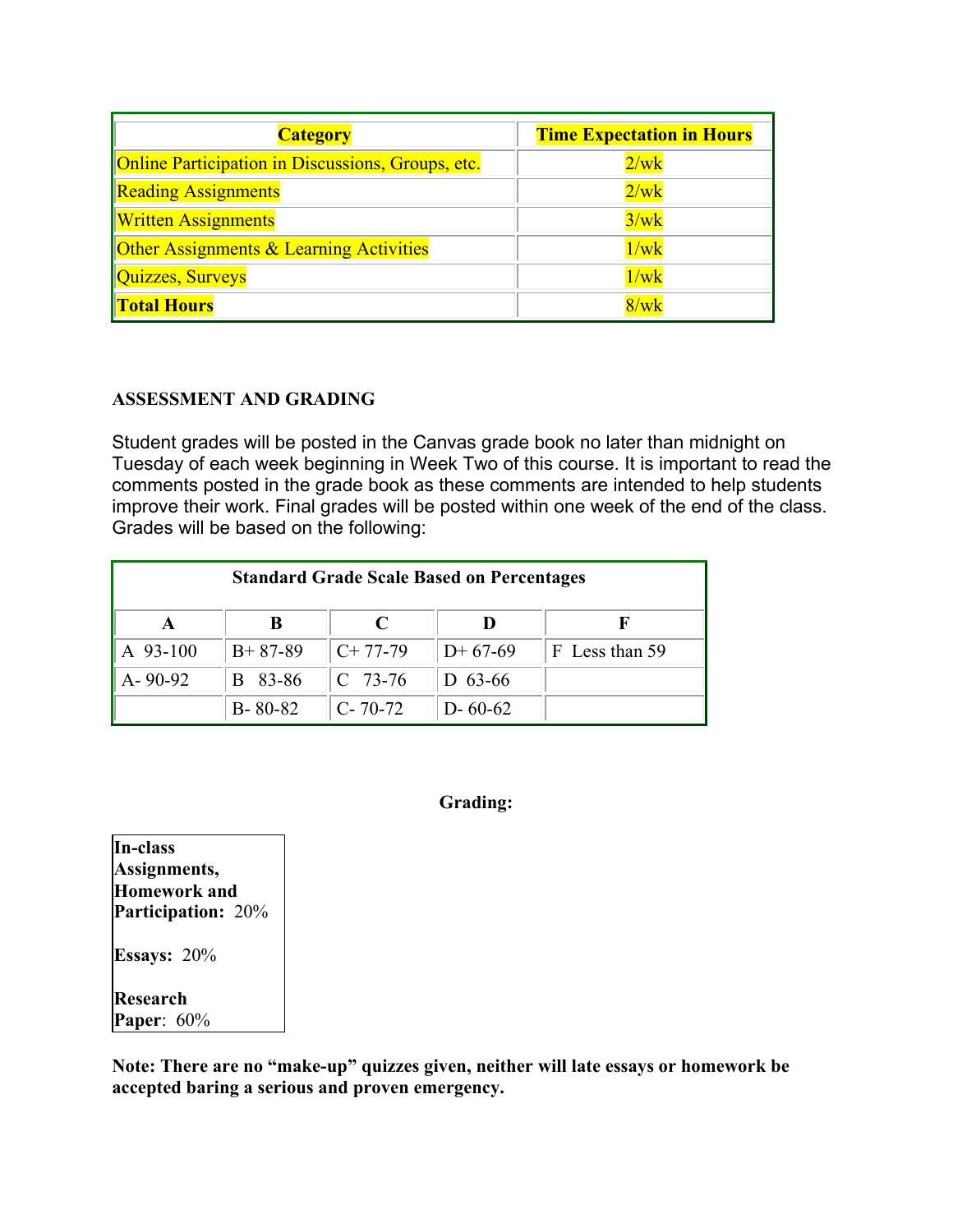### **DESCRIPTION OF REQUIREMENTS**

Students will attend and participate in class. Students will complete all readings and answer assigned questions (due at the beginning of class.

Students will write two (2) MLA style papers (one narrative and one argumentative), 4-5pgs in length.

Students will write one MLA style research paper as their culminating project, 15pgs in length.

### **STATE AUTHORIZATION**

State authorization is a formal determination by a state that Point Loma Nazarene University is approved to conduct activities regulated by that state. In certain states outside California, Point Loma Nazarene University is not authorized to enroll online (distance education) students. If a student moves to another state after admission to the program and/or enrollment in an online course, continuation within the program and/or course will depend on whether Point Loma Nazarene University is authorized to offer distance education courses in that state. It is the student's responsibility to notify the institution of any change in his or her physical location. Refer to the map on [State Authorization](https://www.pointloma.edu/offices/office-institutional-effectiveness-research/disclosures) to view which states allow online (distance education) outside of California.

### **INCOMPLETES AND LATE ASSIGNMENTS**

All assignments are to be submitted/turned in by the beginning of the class session when they are due—including assignments posted in Canvas. Incompletes will only be assigned in extremely unusual circumstances.

## **PLNU COPYRIGHT POLICY**

Point Loma Nazarene University, as a non-profit educational institution, is entitled by law to use materials protected by the US Copyright Act for classroom education. Any use of those materials outside the class may violate the law.

#### **PLNU ACADEMIC HONESTY POLICY**

The University System supports and promotes academic honesty and personal integrity. Cheating can take the following forms:

Submitting another person's work

Writing a paper for someone else

Working in a group effort without faculty consent

Buying a paper from a research service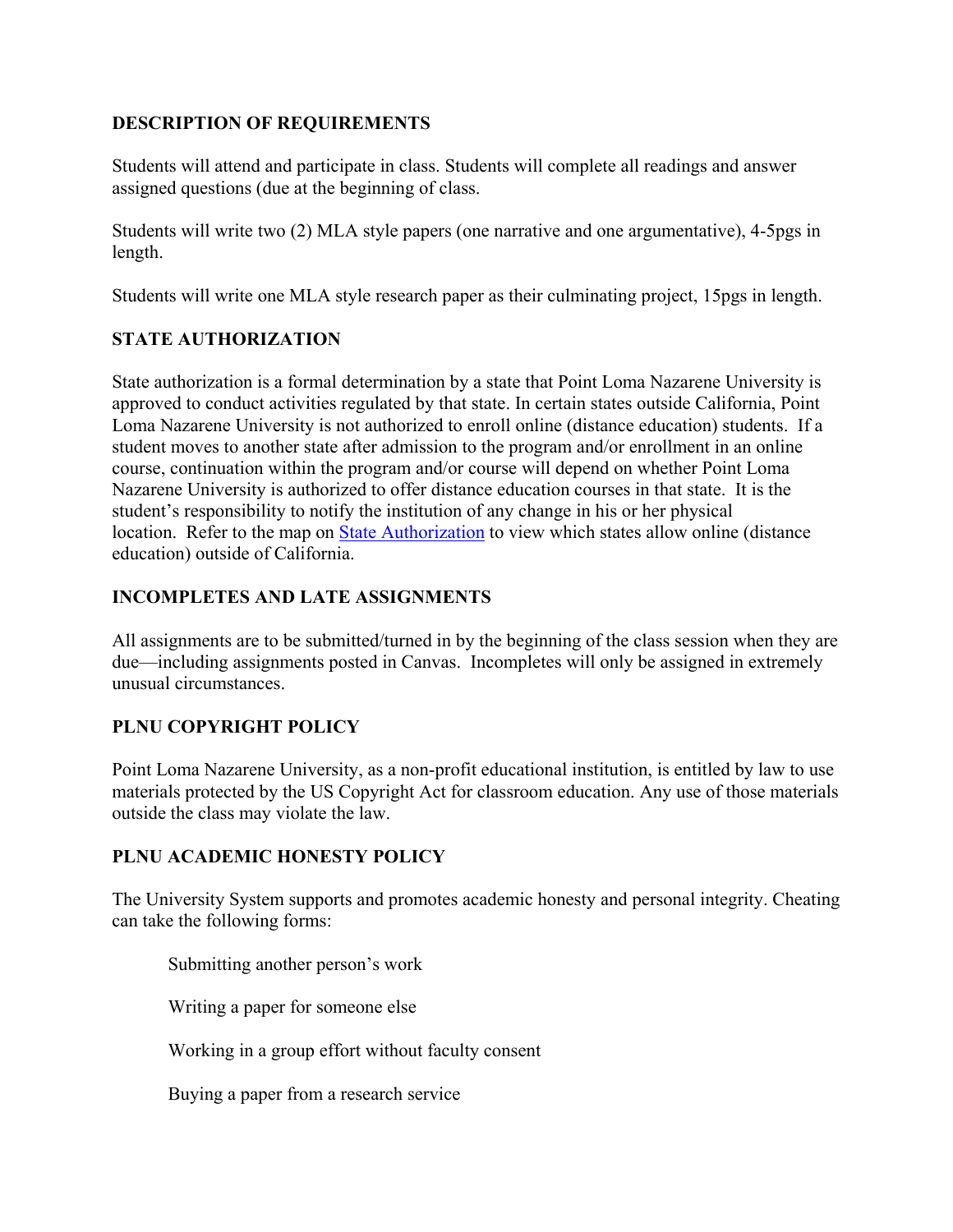Submitting the same work for credit without approval

The Department of Literature, Journalism and Modern Languages deems intellectual and academic integrity to be critical to academic success and personal development; therefore, any unethical practice will be detrimental to the student's academic record and moral character. Students who present the work of others, in any form, commit plagiarism and will earn a failing grade on the assignment and possibly for the course. In either event, a written report will be filed with the department chair and area dean. The dean will review the report and submit it to the provost and the vice president of student development. The report will remain permanently in the student's academic file.

Students should demonstrate academic honesty by doing original work and by giving appropriate credit to the ideas of others. Academic dishonesty is the act of presenting information, ideas, and/or concepts as one's own when in reality they are the results of another person's creativity and effort. A faculty member who believes a situation involving academic dishonesty has been detected may assign a failing grade for that assignment or examination, or, depending on the seriousness of the offense, for the course. Faculty should follow and students may appeal using the procedure in the university Catalog. See [Academic Policies](http://catalog.pointloma.edu/content.php?catoid=18&navoid=1278) for definitions of kinds of academic dishonesty and for further policy information.

### **PLNU ACADEMIC ACCOMMODATIONS POLICY**

While all students are expected to meet the minimum standards for completion of this course as established by the instructor, students with disabilities may require academic adjustments, modifications or auxiliary aids/services. At Point Loma Nazarene University (PLNU), these students are requested to register with the Disability Resource Center (DRC), located in the Bond Academic Center. [\(DRC@pointloma.edu](mailto:DRC@pointloma.edu) or 619-849-2486). The DRC's policies and procedures for assisting such students in the development of an appropriate academic adjustment plan (AP) allows PLNU to comply with Section 504 of the Rehabilitation Act and the Americans with Disabilities Act. Section 504 (a) prohibits discrimination against students with special needs and guarantees all qualified students equal access to and benefits of PLNU programs and activities. After the student files the required documentation, the DRC, in conjunction with the student, will develop an AP to meet that student's specific learning needs. The DRC will thereafter email the student's AP to all faculty who teach courses in which the student is enrolled each semester. The AP must be implemented in all such courses.

If students do not wish to avail themselves of some or all of the elements of their AP in a particular course, it is the responsibility of those students to notify their professor in that course. PLNU highly recommends that DRC students speak with their professors during the first two weeks of each semester about the applicability of their AP in that particular course and/or if they do not desire to take advantage of some or all of the elements of their AP in that course.

#### **PLNU ATTENDANCE AND PARTICIPATION POLICY**

#### **Face-to-Face Format**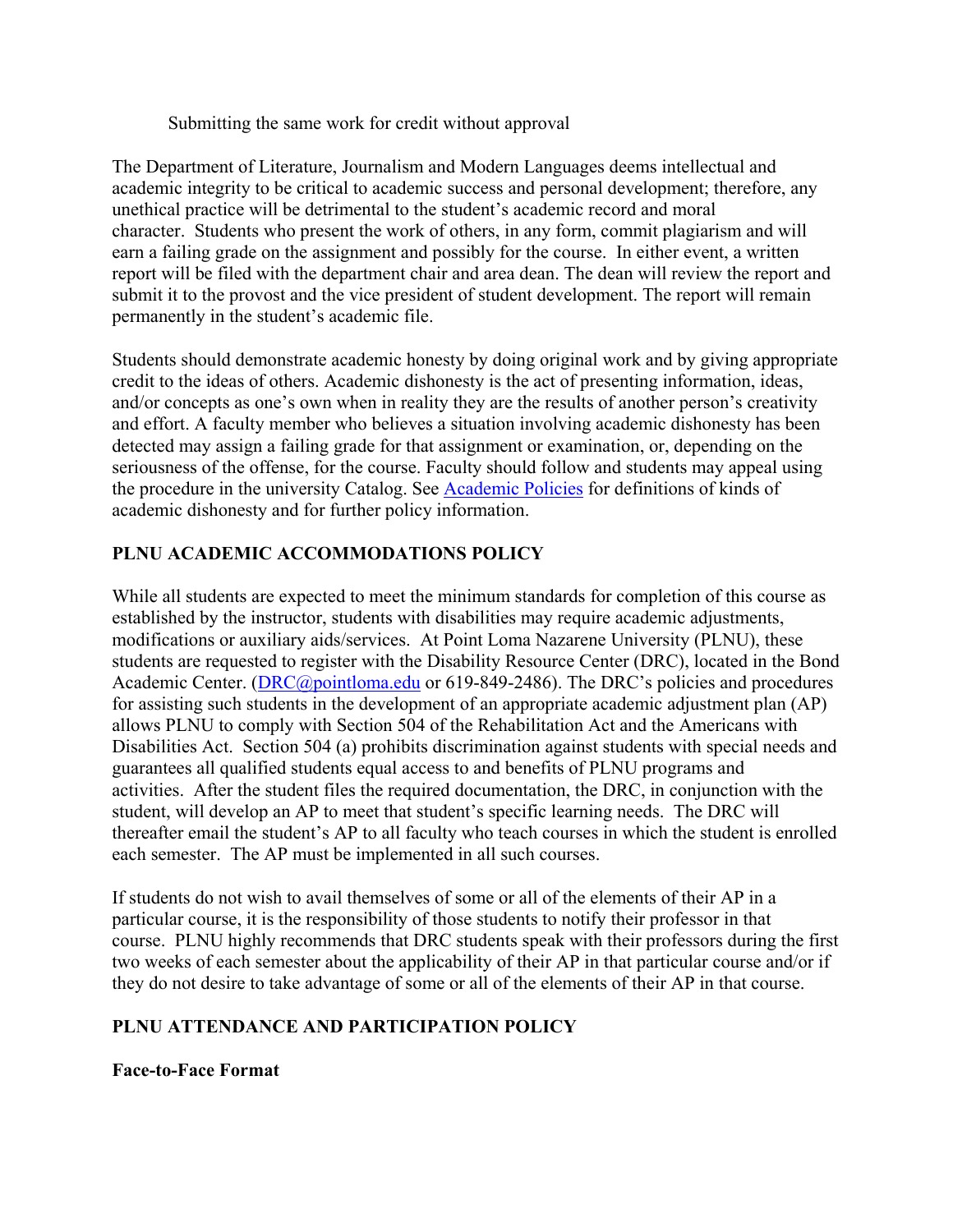Regular and punctual attendance at all classes is considered essential to optimum academic achievement. If the student is absent from more than 10 percent of class meetings, the faculty member can file a written report which may result in de-enrollment. If the absences exceed 20 percent, the student may be de-enrolled without notice until the university drop date or, after that date, receive the appropriate grade for their work and participation. See [Academic Policies](http://catalog.pointloma.edu/content.php?catoid=18&navoid=1278) in the Undergraduate Academic Catalog.

## **Hybrid Format**

At Point Loma Nazarene University, attendance is required at all scheduled classes. Adult Degree Completion courses are taught in the hybrid format, which means some class meetings will be face-to-face and some will be online.

Attendance in the face-to-face classes is to be for the entire time of the class. Arriving late or leaving early will be considered a partial absence. A day of attendance in an online class is determined as contributing a substantive note, assignment, discussion, or submission that adds value to the course as determined by the instructor. Three days of attendance are required each week. (It may be any three days during the week.)

#### **Face-to-face Portion of the Hybrid course**

In blended or hybrid courses, if a student misses one face-to-face class then the faculty member will send an email to the student and the Director of Student Success warning of attendance jeopardy. There are no exceptions to this policy.

If a student misses two face-to-face classes, the faculty member or Vice Provost for Academic Administration (VPAA) will initiate the student's de-enrollment from the course without further advanced notice to the student. If the date of de-enrollment is past the last date to withdraw from a class, the student will be assigned a grade of "F" and there will be no refund of tuition for that course.

#### **Online Portion of the Hybrid Course**

If a student misses two online classes (fails to contribute to a discussion board) during the course, then the faculty member will send an email to the student and the Director of Student Success warning of attendance jeopardy. There are no exceptions to this policy.

If a student misses three online classes (fails to contribute to a discussion board by the due date) during the course, then the faculty member or Vice Provost for Academic Administration (VPAA) will initiate the student's de-enrollment from the course without further advanced notice to the student. If the date of de-enrollment is past the last date to withdraw from a class, the student will be assigned a grade of "F" and there will be no refund of tuition for that course.

1 missed F2F class = warning

2 missed F2F classes = de-enrollment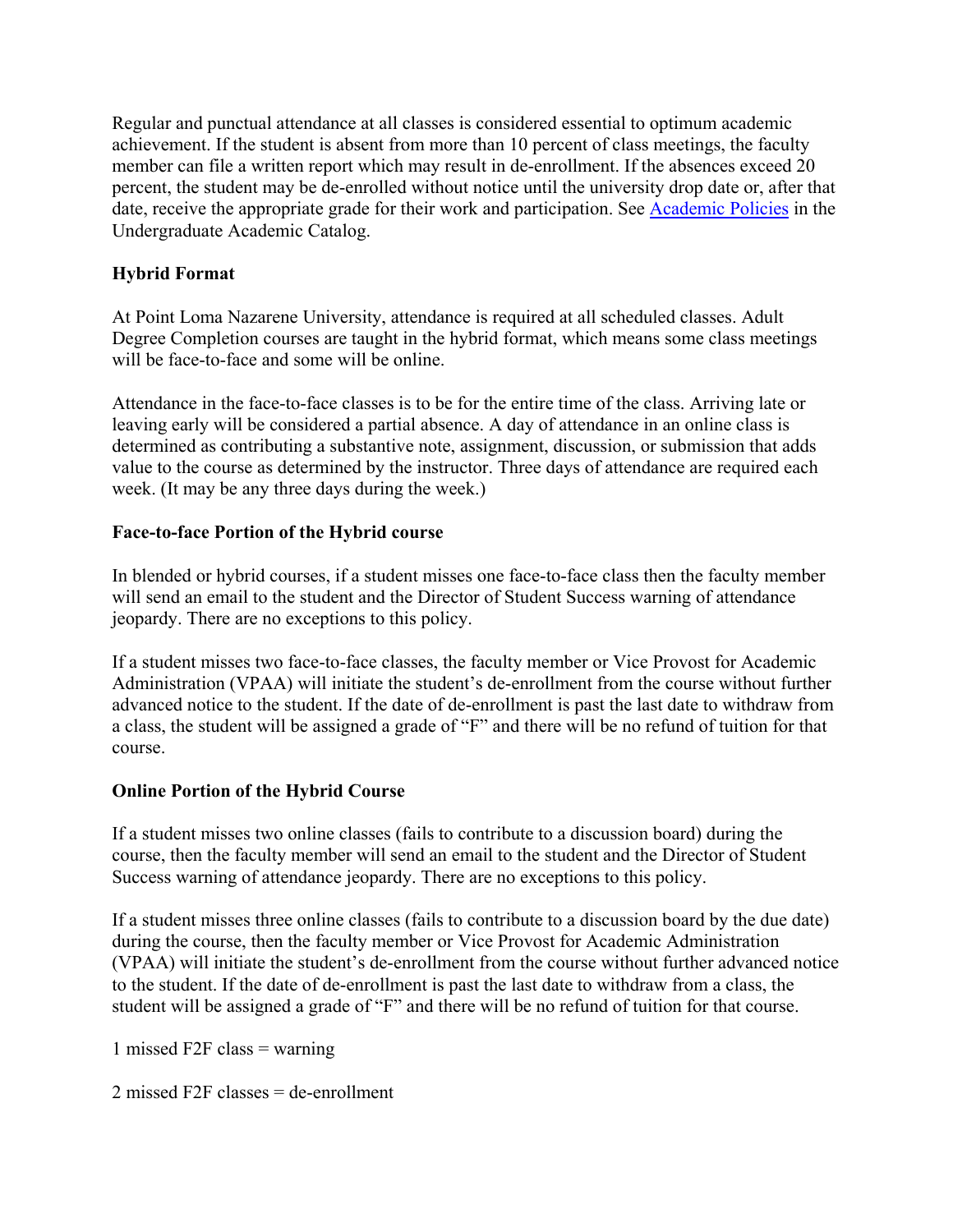2 missed online classes = warning

3 missed online classes = de-enrollment

### **Online Format**

Students taking online courses are expected to attend each week of the course. Attendance is defined as participating in an academic activity within the online classroom which includes posting in a graded activity in the course. (Note: Logging into the course does not qualify as participation and will not be counted as meeting the attendance requirement.)

Students who do not attend at least once in any 3 consecutive days will be issued an attendance warning. Students who do not attend at least once in any 7 consecutive days will be dropped from the course retroactive to the last date of recorded attendance.

### **THE WRITER'S STUDIO:**

The Writer's Studio is available to those students whose diagnostics indicate that they need the additional one-on-one time that a trained student tutor can provide. Students who qualify for the Writer's studio are registered for Wri 097 and attend weekly tutorials. Students who do not complete the required ten sessions will not be assigned a grade for Wri 116.

SAT, ACT and diagnostic essay scores reveal your strengths and weaknesses as a writer, thinker, and communicator on the college entry level. Your diagnostic essay results and your professor's discretion will determine whether or not you will benefit the most by enrolling in Wri 097, which is a writing skills tutorial held in the Writers' Studio. If your scores qualify you to enroll in Wri 097, you will fulfill the requirements by working on your writing skills with a trained tutor for 10 weeks beginning the third week of the semester. You will be required to attend an introductory session for the Studio the second week of classes. During that session, you will sign up for a time to work with a writing consultant one hour each week in the studio. **There will be no extra work in the Studio, only support for Wri1016.** 

The fee for the Studio, Wri097, is \$150.00. Should you have the privilege of working in the Studio, know that the \$150.00 lab fee replaces a 3 unit, not-for-college credit course your scores would have previously required you to take.

## **ACADEMIC ACCOMMODATIONS:**

While all students are expected to meet the minimum standards for completion of this course as established by the professor, students with disabilities may require academic accommodations. At PLNU, these students are requested to file documentation during the first two weeks of the semester with the Academic Support Center, located in the Bond Academic Center. PLNU is committed to full compliance with Section 504 of the Rehabilitation Act and the Americans with Disabilities Act.

#### **PUBLIC DISCOURSE:**